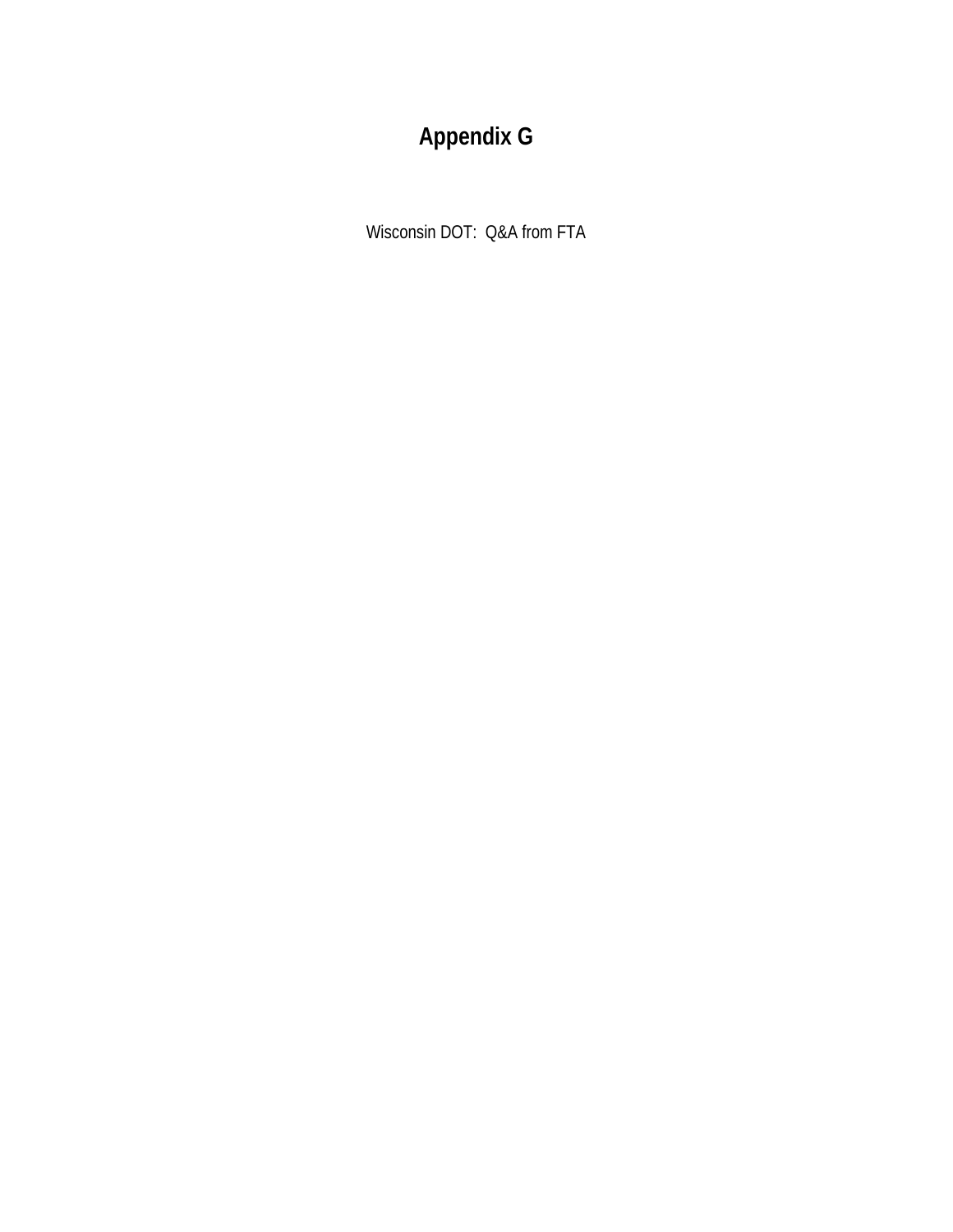

*Questions & Answers*

# **Elderly Individuals & Individuals with Disabilities (Section 5310), JARC & New Freedom Programs Last Updated March 25, 2008**

### *All Programs***:**

**1.** Q. Do applicants have to list the source of non-U.S. DOT funds for the local match?

A. As a general rule, applicants do not have to list the source of a non-U.S. DOT local match. However, FTA grant representatives reserve the right to ask for more detailed information from the grantee such as the source of local match.

**2.** Q. Are contributions of funds from human service agencies eligible to be used as local match? How are these applied as local match?

 A. Local funds and non-U.S. DOT federal funds may be used as local match for these programs. If human service agencies are using other federal funds as a source of local match, the grantee should verify that those funds are eligible to match transportation projects and are being used for eligible costs of the project.

**3**. Q. Can revenue from human service transportation contracts be used as local match?

A. Income from contracts to provide human service transportation may be used either to reduce the net project cost (treated as revenue) or to provide local match for New Freedom or JARC operating assistance. In either case, the cost of providing the contract service is included in the total project cost. FTA program funds may not be used as a source of local match for other FTA programs, even when used to contract for service. For example, if a Section 5310 subrecipient has a service contract to buy service from a Section 5311 provider, the Section 5311 provider may not use the revenue from the Section 5310 service contract as local match for other FTA grants.

**4.** Q. Who is responsible for determining that matching funds are allowable for transportation purposes?

 A. The grantee is responsible for ensuring that non-U.S. DOT federal funds may be used to match transportation projects and that the funds are available for the project.

**5.** Q. If the MPO, State DOT or other designated recipient had a JARC plan in place prior to the passage of SAFETEA-LU, what else do they need to do to be in compliance with the coordinated planning requirements to receive JARC, New Freedom, or Section 5310 funds for FY 2007?

A. In order to receive program funds for FY 2007 the MPO, State DOT, or other designated recipient must 1) make an assessment of available services; 2) make an assessment of needs; 3) develop strategies to address gaps for target populations; and 4) the lead agency developing the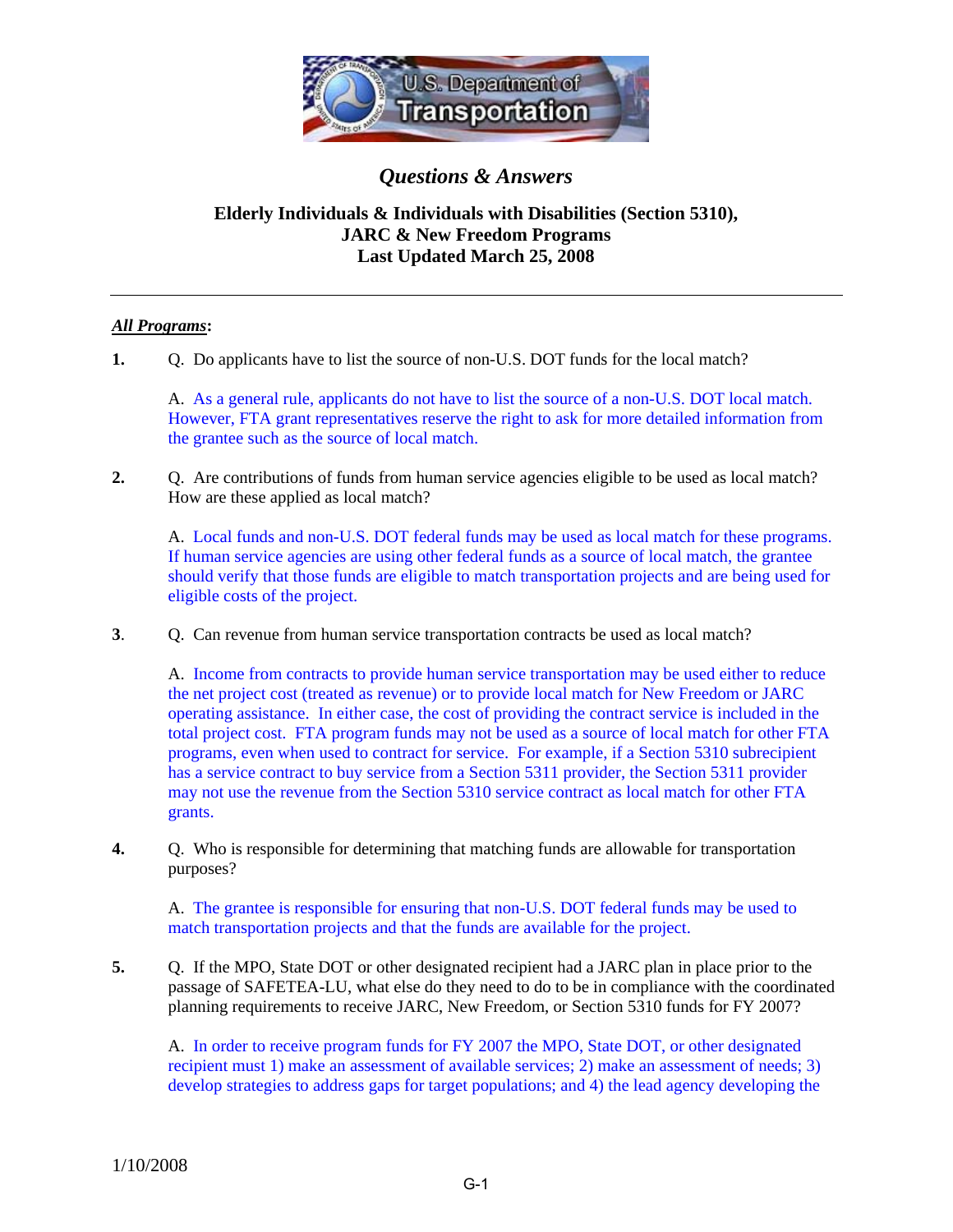

plan should also include the needs of elderly individuals and individuals with disabilities in the coordinated plan, unless they do not plan to apply for Section 5310 or New Freedom funding.

**6.** Q. If the MPO, State DOT, or other designated recipient did not have a coordinated plan prior to the passage of SAFETEA-LU, will they need to have a completed plan in place to receive JARC, New Freedom, and/or Section 5310 funds for fiscal year 2007?

A. Yes, and the coordinated plan should be consistent with the program circulars for fiscal year 2007 planning requirements. These requirements are outlined in Chapter V of the program circulars.

**7.** Q. Beginning in fiscal year 2008, must MPOs, State DOTs, and other designated recipients have a completed coordinated public transit-human service transportation plan in place in accordance with the JARC, New Freedom, and Section 5310 programs before they can be awarded any program funds?

A. Yes. FTA expects plans developed for FY 2008 and beyond to include more information than plans developed for FY 2007. Please see Chapter V of the program circulars for the required elements of coordinated plans.

#### *JARC (Section 5316) and New Freedom (Section 5317) Programs:*

**8.** Q. Can a Small Urbanized Area be a designated recipient?

A. No. Please see Chapter III, Section 4, ELIGIBLE DIRECT RECIPIENTS, in the JARC and New Freedom circulars, stating, "The State is the designated recipient and may apply directly to FTA for grant funds for itself and its subrecipients." This is consistent with the language found in 49 U.S.C. 5316 and 5317.

- **9.** Q. When transferring funds from JARC or New Freedom to Section 5307 or Section 5311, is a certification or declaration needed to assure JARC and New Freedom needs are met?
	- A. No. Please see Chapter III, Section 8 of the circulars:
	- o Transfer to Other FTA Programs. A State may transfer funds apportioned to it for rural or small urbanized areas to apportionments under Section 5311(c) or 5307, or both. The purpose of the transfer provision, however, is not to supplement the resources available under the State's Section 5311 or Section 5307 apportionments. Transfer to Section 5311 or Section 5307 is permitted, but not required. Transferred funds must be used for JARC and New Freedom projects. A State may make the transfer only after consulting with local officials and publicly owned operators of public transportation. The period of availability for the transferred funds is not changed by the transfer.
	- o Notification of Transfers. The State must notify the FTA regional administrator of the State's intent to have funds transferred so that FTA can initiate the transfer. For transfers of JARC or New Freedom funds into the Section 5307 program for urbanized areas (UZAs) under 200,000 in population or Section 5311(c), and for transfers of flexible funds, the notification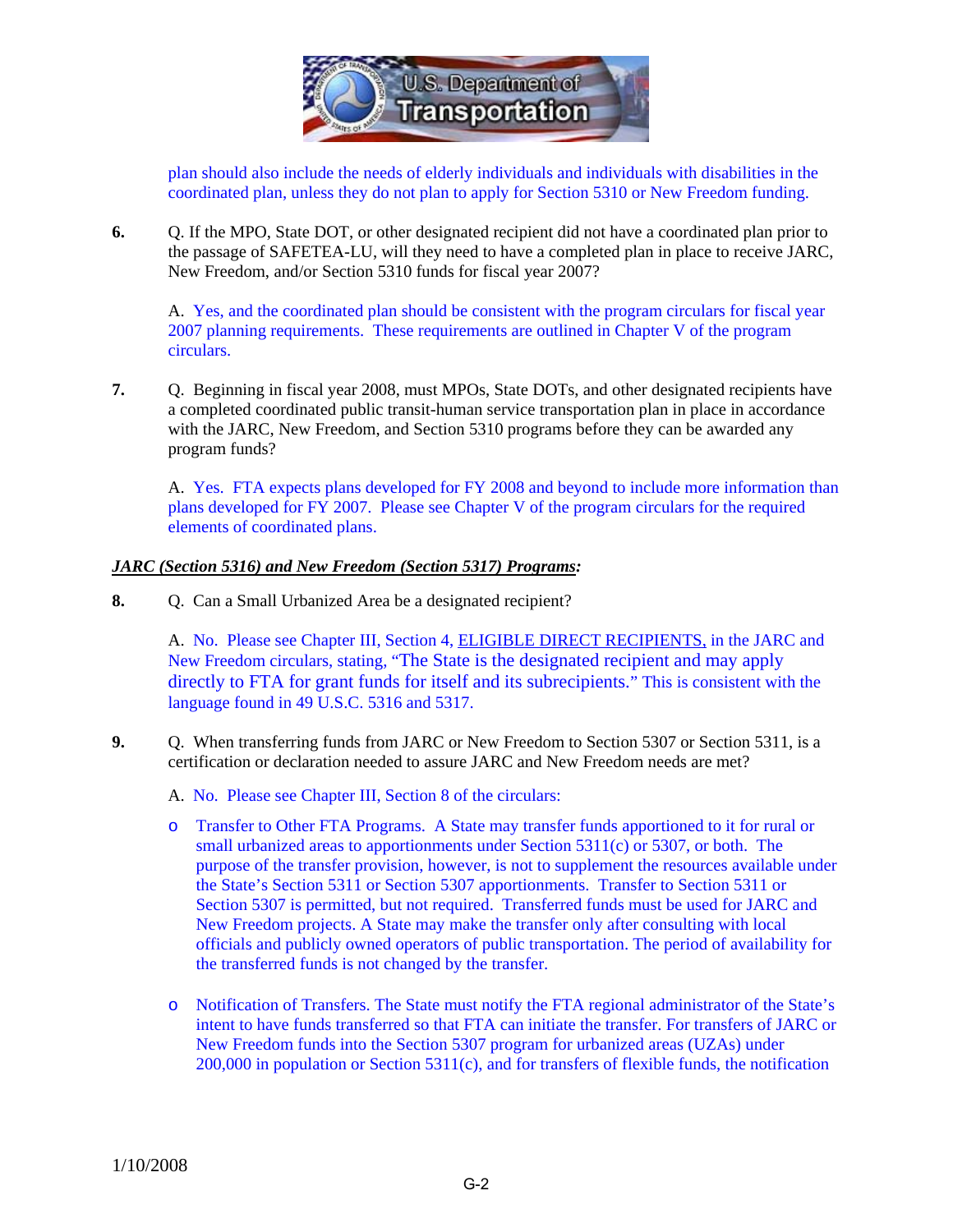

must indicate the amount of funds transferred, the recipient of transferred funds, and the program to which they are being transferred.

**10.** Q. How do we differentiate State administration for each program at the time of draw down if funds are transferred to Section 5307? How will we know if they are JARC or New Freedom funds?

A. JARC, New Freedom, and Section 5307 funds should not be combined in a single grant. Grantees should have individual Section 5307 grants for each program. A Section 5307 grant that contains JARC or New Freedom funds should use the appropriate scope code in TEAM (646-00 for JARC and 647-00 for New Freedom.)

**11.** Q. What is the difference between a "direct" and a "designated" recipient?

A. The "designated recipient" is the entity designated, pursuant to 49 U.S.C. 5302(a)(2), by the Governor of a State to receive FTA funds. Under the JARC and New Freedom programs, the designated recipient is responsible for competitively allocating JARC or New Freedom funds to itself and subrecipients in an area. The "direct recipient" is an entity that can apply directly to FTA for grant funding they have received through the designated recipient's competitive selection process.

o The designated recipient may be the direct recipient for all funds on behalf of itself and all subrecipients

For example:

- o **In Small UZAs** (50,000 200,000 population) an entity receiving Section 5307 funds directly from FTA can be the direct recipient for JARC and New Freedom funds if the State (the designated recipient) transfers the funds to Section 5307 after consultation with responsible local officials and publicly owned operators of public transportation.
- o **In a large UZA** (over 200,000 in population) a public entity that is a designated recipient for Section 5307 can be the direct recipient of a JARC and New Freedom grant if it is selected for funding through the designated recipient's competitive selection process.
- o **In nonurbanized areas** (areas under 50,000 in population) tribes can be direct recipients for JARC and New Freedom funds if the funds are transferred to the Section 5311 program and applied for in a Section 5311 grant. The appropriate scope codes 646-00 and 647-00 should be used in TEAM.
- o **In all other cases**, the entity selected to receive JARC and New Freedom funds will be a sub-recipient of the designated recipient.
	- Private non-profits
	- Private for profit operators
	- Public transportation providers in nonurbanized areas.
- **12.** Q: Can a Section 5307 recipient in a small urbanized area apply directly to FTA for JARC and New Freedom funds or does the application need to come from the State?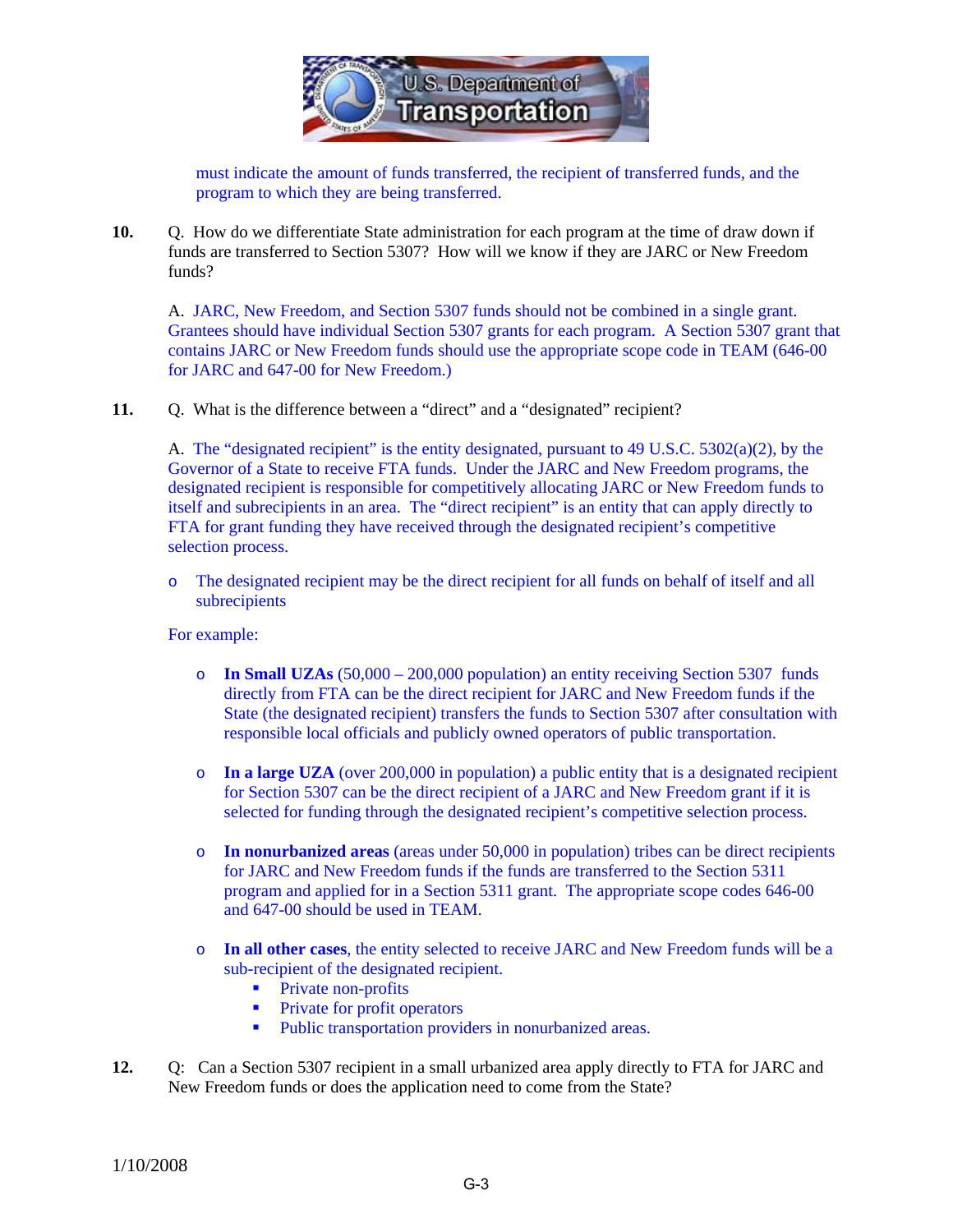

A: The 5307 recipient can apply directly to FTA for funds provided the State has competitively awarded the funds to small urbanized areas and that the State transfers the funds to the Section 5307 recipient. The state must notify FTA of the amount of funds transferred, the program to which they are transferred, and the specific projects to be implemented under JARC and New Freedom.

- **13.** Q. Does the designated recipient have to be a public agency?
	- A. Yes, consistent with FTA's interpretation of 49 U.S.C. 5307(a)(2).
- **14.** Q. Can the title for vehicles purchased using JARC or New Freedom funds pass from a designated recipient through to a subrecipient?

A. Yes. Please refer to Chapter VI, Section 6 "TITLE TO VEHICLES" and Section 7 "SATISFACTORY CONTINUING CONTROL" in the circulars. The designated recipient is encouraged to either hold title or record a lien against the title to vehicles. This is not mandatory, however. What is mandatory is that the designated recipient establish continuing control over the vehicles and accept the responsibility for continued public transit use of the vehicles, and more particularly use for New Freedom purposes, whether by itself or a subrecipient. When capital equipment or facilities are acquired, built, or improved, provisions must be made to assure satisfactory continuing control of that capital equipment and facilities. While the designated recipient may delegate these responsibilities to a subrecipient, the designated recipient is ultimately responsible for compliance with this requirement.

This means that designated recipients responsible for administering JARC or New Freedom funds may hold title to vehicles purchased with Section 5316 or Section 5317 funds, or title may be held by a subrecipient.

**15.** Q. Which activities are capital and which are operating? Where can grantees find guidance on determining the difference? Is there a more detailed listing of eligible capital and operating expenses for JARC and New Freedom grants? Specifically, are insurance costs associated with some of the New Freedom projects, costs associated with car loan programs, and costs associated with voucher programs operating or capital expenses?

A. The basic definition of an operating cost is something that does not have a useful life of more than one year. In contrast, a capital item is usually a tangible item that has a useful life of more than one year. For example, vouchers are considered an operating expense, consistent with FTA program requirements; insurance is considered an operating expense; a guaranteed loan fund or a revolving fund used to make loans are capital expenses; and funds used to pay the administrative costs of loan programs are operating expenses. The construction of bus stops, installation of elevators, or the purchase of buses are examples of capital expenses. Also, mobility management is defined by law as an eligible capital expense. Chapter III of each program circular contains a list of eligible activities for the program.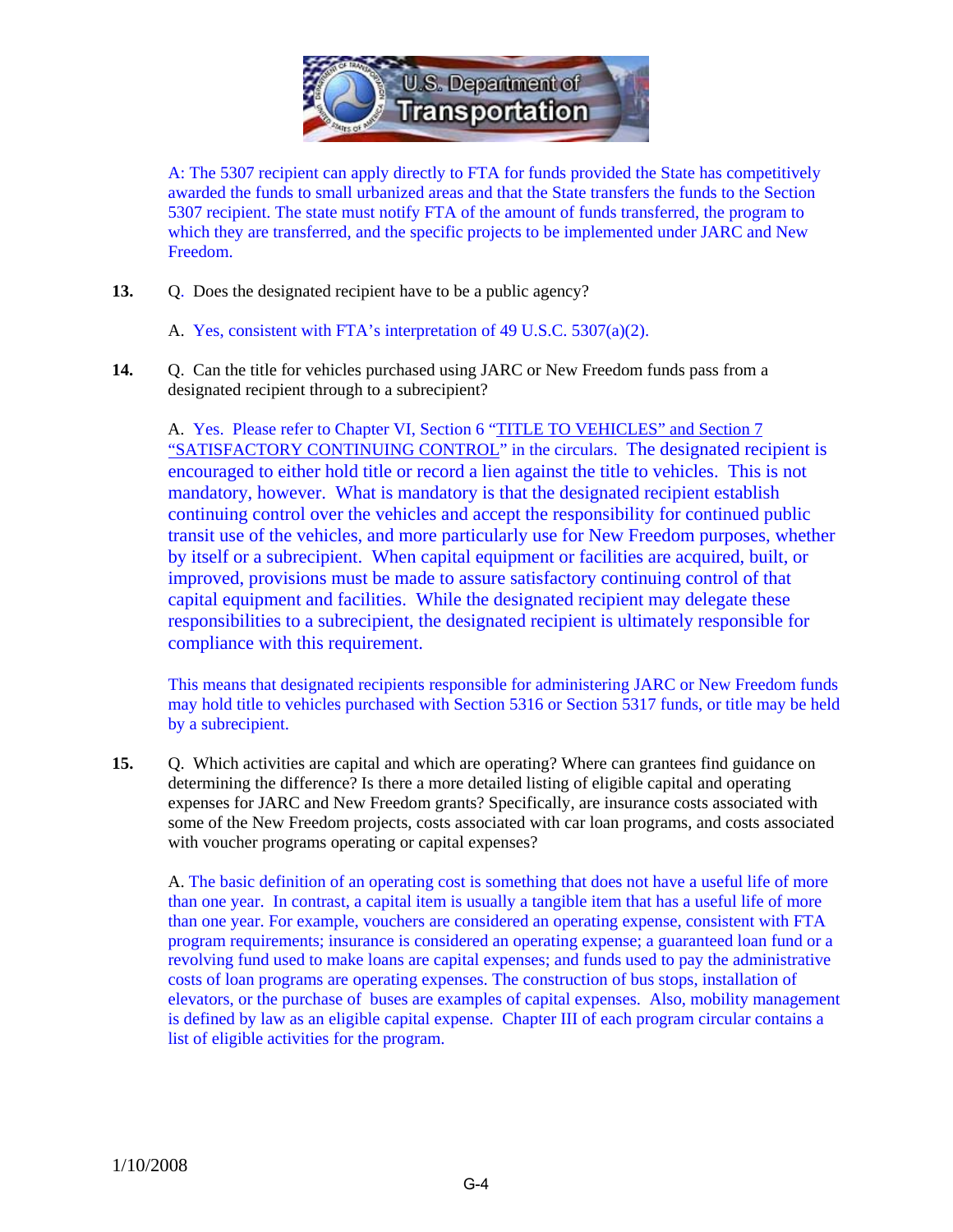

**16**. Q: Are private, for-profit taxicab companies eligible subrecipients under the New Freedom program?

A: No. Title 49 U.S.C. 5317(a)(2) states,that eligible subrecipients are State or local government authorities, nonprofit organizations, or operators of public transportation. Taxi operators are not State or local authorities, they are generally for profit, and they do not provide public transportation--rather they provide exclusive occupancy transportation. Therefore, taxi operators are not eligible subrecipients

If an eligible subrecipient such as a local government or non-profit organization wants to use New Freedom funds for accessible taxis, the eligible subrecipient can purchase the accessible vehicles or fund the accessibility enhancements, hold the title to the vehicle, and lease the vehicle to the taxicab provider who will put the accessible vehicle in service.

**17**. Q: Can a provider of demand responsive service to the general public fund an expansion of its service area or hours or days of service with New Freedom Funds?

A: No. The objective of the New Freedom Program is to expand transportation services that are designed to assist people with disabilities. Expanding transportation that is provided to the public at large is not an eligible activity under the New Freedom program. A demand response service in a rural area may use its Section 5311 formula funds to expand service.

**18**. Q: Can a human service transportation provider use New Freedom funds to reduce the cost of fares paid by their clients?

A: No. Although New Freedom program funds can be used to support voucher programs offered by human service providers, the vouchers are intended to supplement existing services and expand the number of providers available or the number of passengers receiving transportation services. Offering reduced fares on an existing service does not meet the New Freedom program goal of expanding services. Other Federal funding is available for transit passes.

**19.** Q: Are there limits on what constitutes an "employment support service" for the purposes of the JARC program?

A: FTA considers job training and childcare to be employment support services because access to these services can help low-income persons attract and retain employment. Applicants who are considering providing service to destinations other than job training or child care locations should contact FTA to determine whether these destinations constitute employment support service. Projects that transport children of low-income parents to and from school or after school locations do not constitute transportation to employment support services under the JARC program and would not be eligible for JARC funds.

**20.** Q: Can mobility management projects be funded and implemented over multiple years?

A: Yes. Although mobility management refers to "short term": management activities to plan and implement coordinated services these activities can occur on a multi-year basis.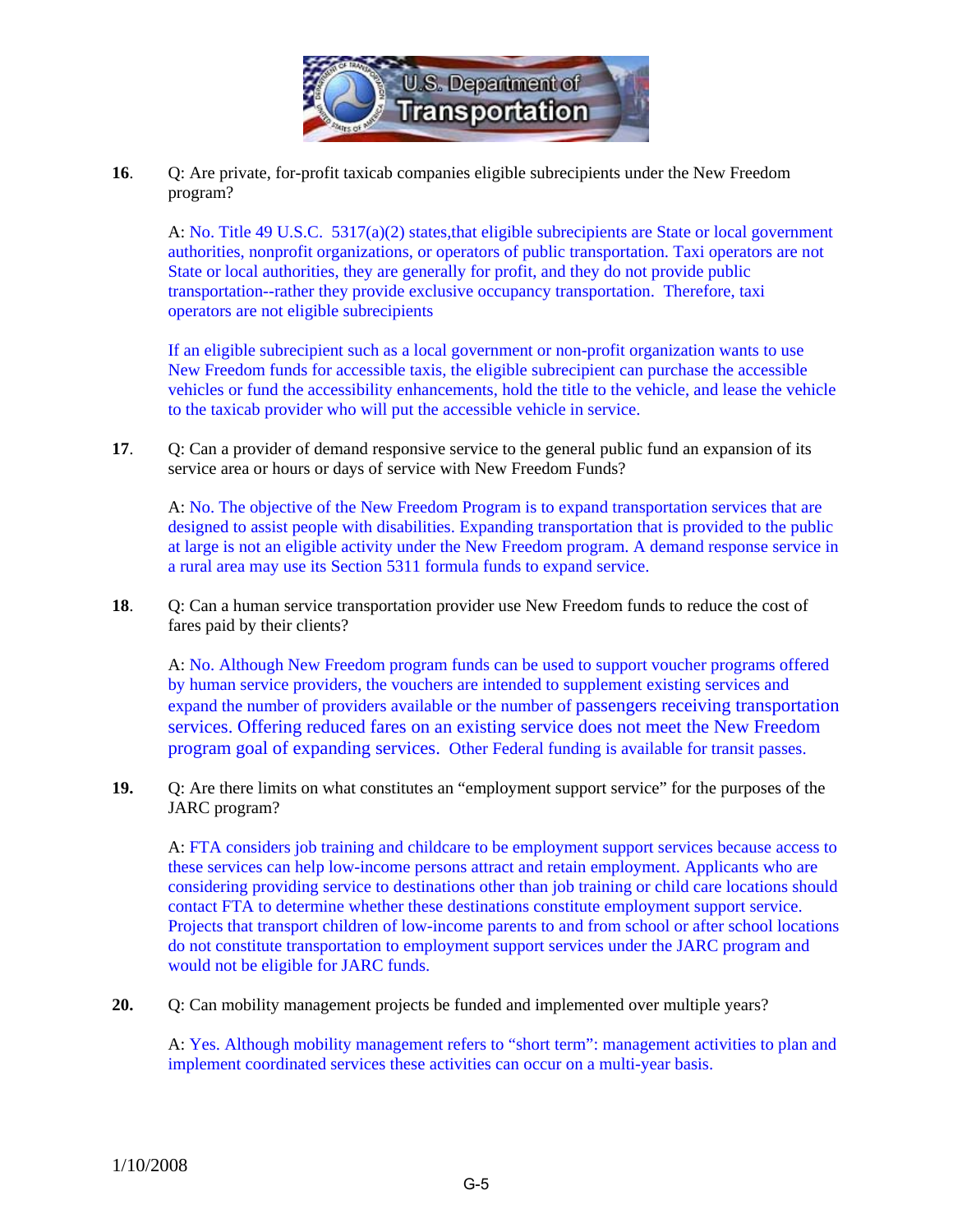

## *Planning Process:*

**21.** Q. Do the FTA regional offices have to verify that projects are derived from coordinated plans?

A. Yes, in coordination with the grant application. Direct and designated recipients must certify that projects to be funded are derived from a coordinated plan and the grant application should include a page reference to the plan. In reviewing the application the FTA Regional Office needs to ensure that the grantee provides this information in the program of projects (POP). Appendix A of the circulars includes the following language: "Project activities shall be sufficiently described to assist the reviewer in determining eligibility under the program and shall include the page number of the coordinated plan from which the project was derived, as well as the date the plan was adopted."

**22.** Q: Are applicants required to attach their coordinated plan to their application in TEAM?

A: No. FTA regional offices will not review coordinated plans as a part of their review of an application for Section 5310, JARC, or New Freedom funding. Rather, FTA will rely on:

(1)The applicant's certification in the grant that a project is derived from a coordinated plan; and

(2)The "paper clipped" Program of Projects that contains the name of the applicable plan and the page number where the project or strategy is located within the plan.

23. Q. Does the State have to have its own coordinated plan or can it rely on local plans?

A. There is no requirement for a State plan, just a local coordinated plan. However, the community will define "local" and in some cases the planning area may be defined as statewide. Please reference Chapter V, Section 2 of the circulars.

24. O. Do projects have to be in both the STIP/TIP?

A: If the project is within the planning boundary of a Metropolitan Planning Organization (MPO), the project has to be in both the TIP and the STIP. Projects in nonurbanized areas only have to be in the STIP. Depending on State or local requirements, the projects may show on the aggregate (program level) or be listed on the individual project level listing. TIP and STIP listings must be consistent with the metropolitan and statewide transportation plans.

**25.** Q: Can an applicant hold a competitive selection and apply to FTA for funding for projects that a re derived from draft coordinated public transit human services transportation plans?

A: Designated recipients can hold a competitive selection for projects that are derived from a draft coordinated plan and can place those projects that were selected e in Category B of their application to FTA. Projects in Category B are those projects the designated recipient anticipates approving during the current year, but have not yet met all of the Federal statutory or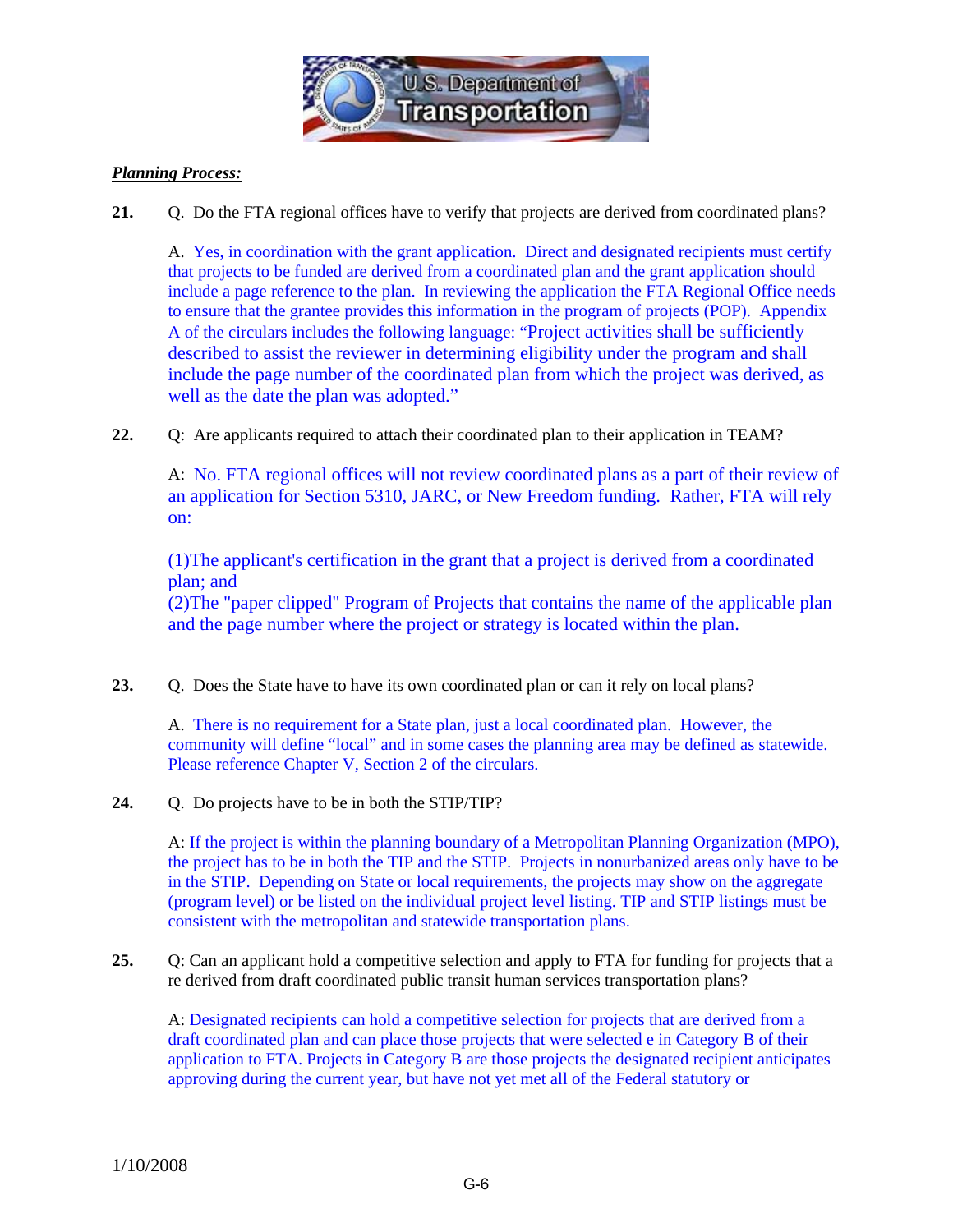

administrative requirements. Grant money for projects derived from a draft coordinated plan can be obligated by FTA but may not be expended by the designated recipient until the plan is finalized.

#### *Competitive Selection Process:*

26. O. For projects or needs that cross UZA and rural or small urbanized boundaries, whose coordinated plans or competitive selection process should we compete in?

 A. This is a local decision. If the service is completely located within an urbanized area, providers should compete for those funds in the urbanized area; and in a rural competition if the area is rural. If the service is targeted to serve the residents of the rural area (even if the provider is located within the urbanized area) the service is eligible for rural funding. Ideally in this situation the coordinated plan boundaries could include services in urbanized, rural, and small urban areas; however, this does not have to be the case.

**27.** Q. May a stakeholder or transportation provider that meets the criteria of both urban and rural compete within both categories?

A. A transportation provider that provides services in rural, small urban, and/or large urbanized areas can compete and therefore receive funding in any area to provide services.

**28.** Q. May a transportation provider bid on projects if it participated in the coordinated planning process?

A. Yes.

**29.** Q. Is a transportation provider required to participate in the coordinated planning process in order to bid on projects?

A. No.

**30.** Q. Is it acceptable to compete different project components/costs in each of the categories, urban and rural?

A. Yes, This is acceptable.

**31.** Q. Do projects have to be specifically listed or can they be "generally" consistent with the coordinated plan?

A. Projects do not have to be listed specifically, but they have to be consistent with and derived from the coordinated plan. Chapter IV of the circulars contains examples of different types of competitive selection processes. These examples also illustrate how projects may be derived from the coordinated plan without being specifically listed in the plan.

**32.** Q. Can the State ask for projects regardless of specific program and then determine under which program the project will be funded?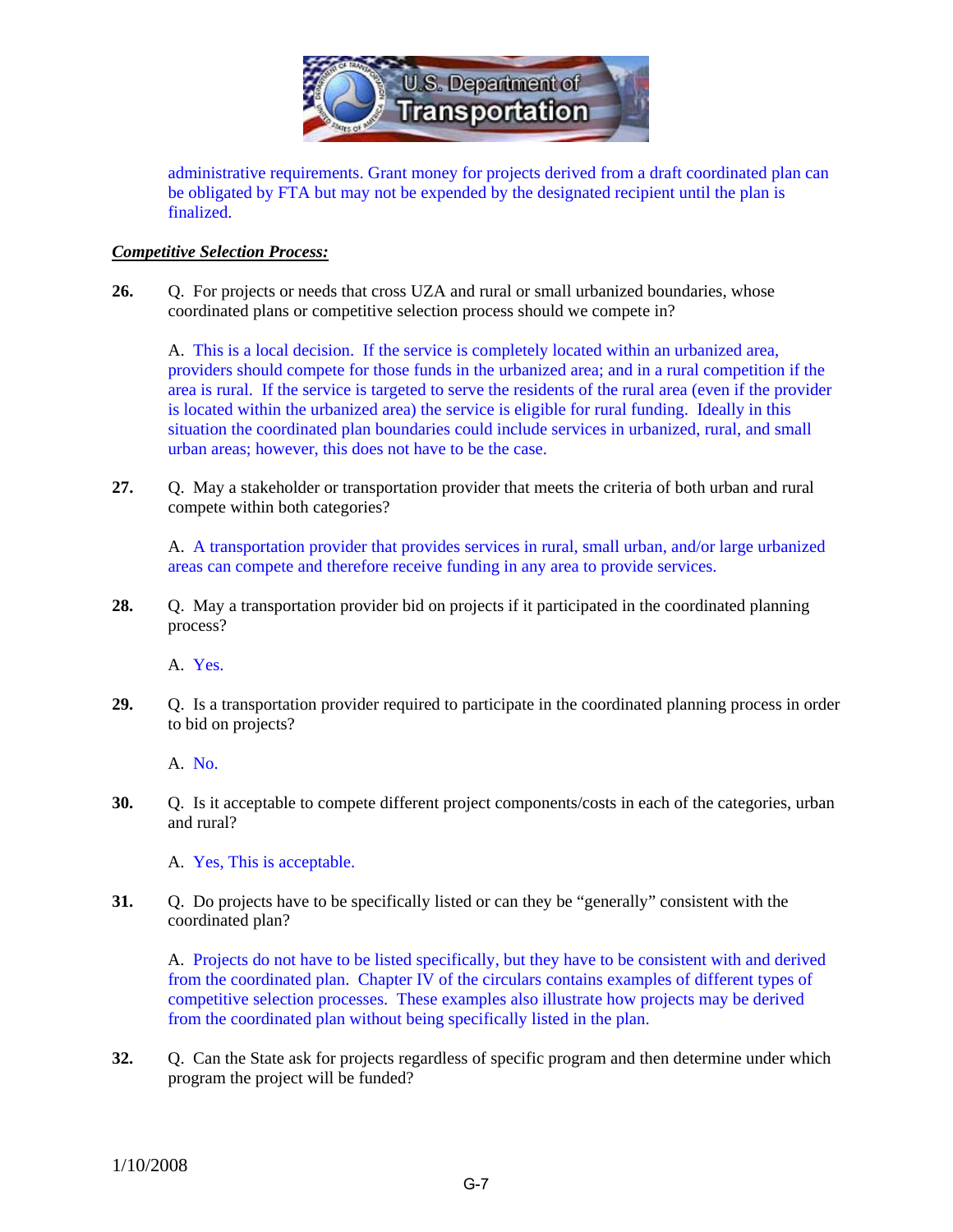

- A. Yes, the State may have an open call for projects which meet the objectives of the various programs. However, the State must use developed criteria to competitively select projects funded by JARC or New Freedom program funds.
- **33.** Q: In response to a designated recipient's request for proposals, can a potential subrecipient propose to pass through the funds to another subrecipient, or must an applicant conduct a thirdparty procurement before passing through funds to the subrecipient?

A: States or designated recipients can, in some cases, choose to grant Section 5310, JARC, or New Freedom assistance to a subrecipient through an intermediary subrecipient. For example, a state could pass funds to a non-profit organization through a local government authority. The arrangement between the first tier and second tier subrecipient is not a third party contract if the ultimate subrecipient would otherwise be eligible under Section 5310, JARC, or New Freedom to receive funds directly from the State or Designated recipient. If the ultimate subrecipient is not otherwise eligible, the intermediary subrecipient would need to conduct a procurement, consistent with FTA guidelines in Circular 4220.1

#### *General Questions/Suggestions:*

**34.** Q. If a project includes purchase of a vehicle for a specific program and the program ceases to exist before useful life of the vehicle is achieved, what happens to the vehicle?

A. Grantees must follow the requirements of the Common Rule (49 CFR Part 18 or Part 19, depending on the nature of the grantee). This information is also referenced in Chapter VI, Section 5 in the program circulars.

**35.** Q. Has oversight for JARC and New Freedom been established?

 A. For States and Section 5307 direct recipients of JARC and New Freedom funds, FTA will incorporate additional questions into the State Management and Triennial Reviews. FTA is in the process of exploring oversight options for direct recipients that are not States or Section 5307 direct recipients.

**36.** Q. If the State does not want to be responsible for implementing the JARC or New Freedom program can the Governor designate a large metropolitan/urban area to be responsible for the programs?

A. No, the State is the designated recipient for rural and small urbanized areas. For JARC and New Freedom the Governor may designate any state agency to manage the program.

- **37**. Q. Can the State be a designated recipient for a large urbanized area?
	- A. Yes, if the designation is in accordance Section 5307(a)(2).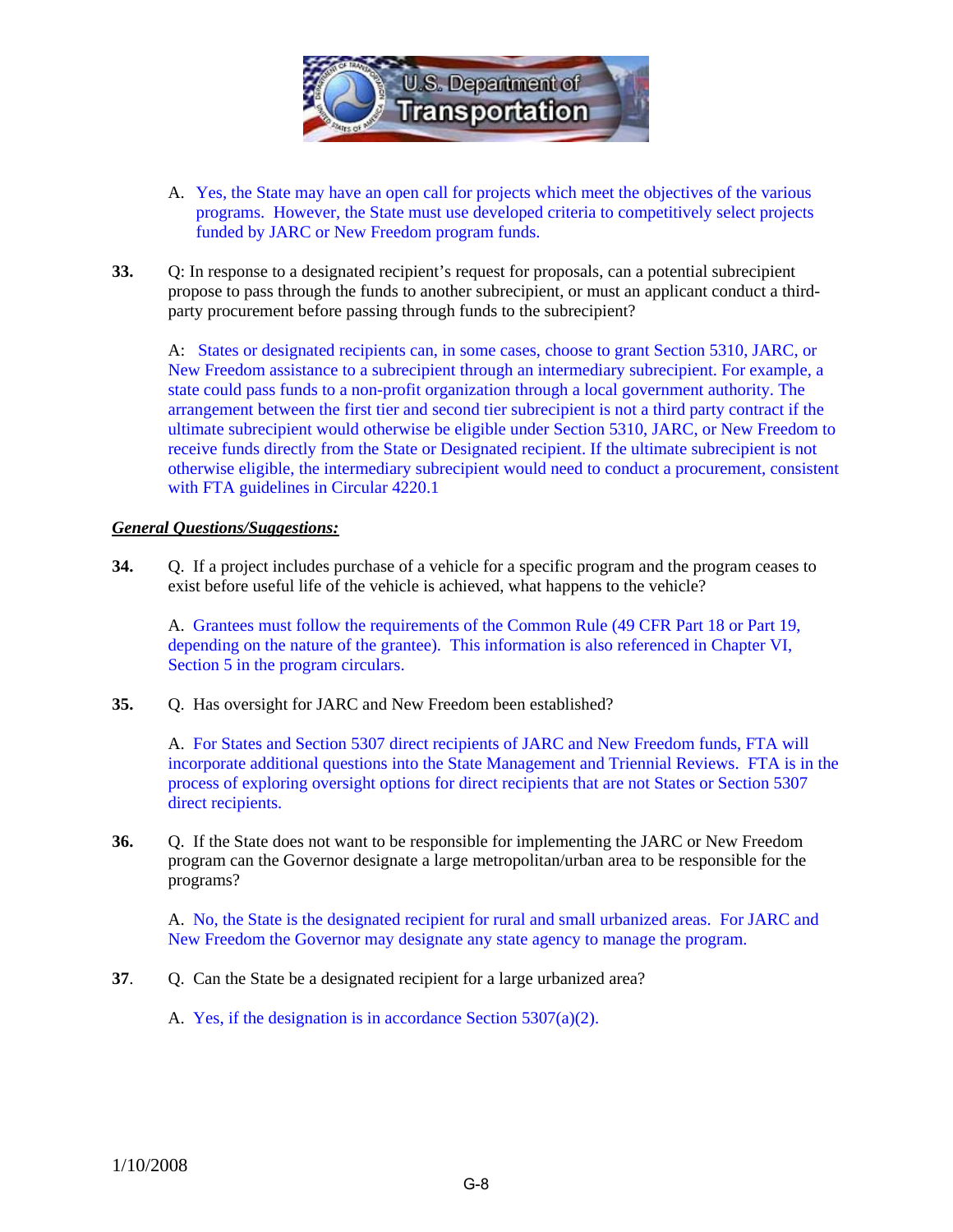

**38.** Q. Large UZA – If a traditional grantee that is not a designated recipient of New Freedom is allowed to apply directly, do they need to apply in a Section 5317 ("57") application or can the funds be added to their regular Section 5307 ("90") application for administrative purposes?

 A. A traditional grantee in a large UZA could apply directly to FTA for the Section 5317 funds allocated to them through the designated recipient's competitive selection process. However, the grantee must make an application for a Section 5317 (57) grant in TEAM because there is no transfer provision that allows transfer to Section 5307 for large urbanized areas. A supplemental agreement will need to be executed between the designated recipient and the traditional Section 5307 recipient. This would also be the process if the funds being applied for were JARC funds: the direct recipient would apply for a Section 5316 (37) grant.

**39.** Q. Small UZA – If the state transfers funds to Section 5307 so traditional grantees can apply directly, is a supplemental agreement with the state necessary?

 A. No, the transfer also removes the oversight responsibility for those funds from the designated recipient to the grant recipient under Section 5307. The State will only be responsible for the program requirements (such as competitive selection and ensuring projects are derived from a coordinated plan) and data collection for annual reporting purposes. Although the funds can be applied for in a Section 5307 grant, the grant should only contain funding and activities for the New Freedom project. New Freedom, JARC, and Section 5307 funds cannot be combined in a single grant because disbursements cannot be recorded to the appropriate program.

**40.** Q. If different funding programs administered by the State (JARC, New Freedom, 5310, 5311) are included in one application, what grant number is used (37, 57, 16, 18) or does it matter as long as the separate scopes are used?

A. The State will use the grant number for Section 5311 (18); separate scopes would still be used within the project budget to distinguish between the funds used. States may combine funds from multiple programs in a consolidated Section 5311 grant, but the State must track, manage, and report on each program's funds separately within the consolidated grant.

**41.** Q. If a grantee submits one grant for the program administration (10%) for all three programs, how is the grant coded/numbered?

 A. Administrative funds may not be combined into a single section 5307 grant. However, Chapter III of the program circulars specifies the following: "FTA will allow all or a portion of the administrative funds for JARC, New Freedom, and Section 5310 to be combined to support activities (such as coordinated planning) that are common to all three programs. Recipients may combine program administration funds into one administrative account, so long as the recipient uses the funds for costs associated with administering the Section 5310, JARC, and New Freedom programs. However, FTA must still track the funds attributable to each program at the accounting classification code, Activity Line Item (ALI), and Financial Purpose Code (FPC) Level in respective grants. As a recipient incurs expenses against the pooled funds for program administration, it can draw down the reimbursement against any grant that has undisbursed program administration funds." If the funds for multiple programs are combined in a Section